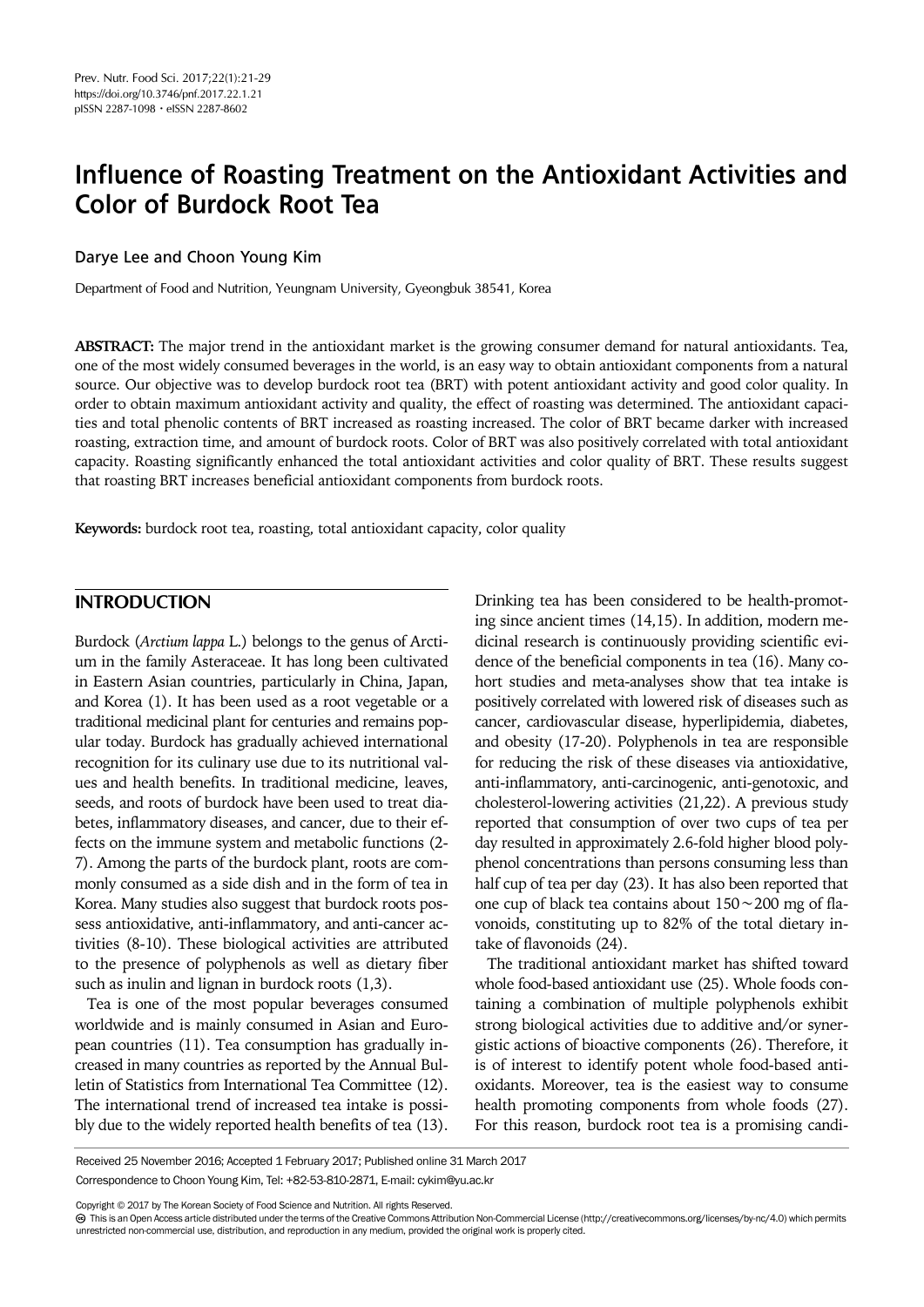date as whole food-based antioxidant. However, scientific evidence of burdock root tea (BRT) as a whole foodbased antioxidant use is lacking.

Recent studies have shown that the roasting of plantbased foods augments biological activates. Heat treatment improves the antioxidant activity because thermal process helps to release bound polyphenols from cell walls (28) and to protect degradation of antioxidant components by the inactivation of endogenous oxidative enzymes (29). In addition, the roasting process produces Maillard reaction products, which are known to possess antioxidant activity (30). Therefore, this study aimed to elucidate the role of roasting in the antioxidant activity of BRT and to determine the optimal conditions for BRT preparation to extract maximum antioxidant activities from burdock roots.

# MATERIALS AND METHODS

#### **Materials**

Potassium persulfate was purchased from Junsei Chemical (Tokyo, Japan). Pyrocatechol violet (PV) and 2,2' azino-bis(3-ethylbenzothiazoline-6-sulfonic acid) (ABTS) were purchased from Tokyo Chemical Industry Co., Ltd. (Tokyo, Japan). All other chemicals were purchased from Sigma-Aldrich Co. (St. Louis, MO, USA).

#### Preparation of roasted burdock roots

Burdock roots were purchased from local markets in Gyeongsan, Korea. Burdock roots were washed and sliced to a thickness of 2 mm. To prevent enzymatic browning of burdock roots, the sliced burdock roots were steamed for 10 min using a home steamer and dried at  $60^{\circ}$ C for 6 h using a convection oven. Dried burdocks were roasted at 170°C for 5 min and then cooled to room temperature. This roasting procedure was repeated three or six times. Since roasting over six times resulted in burned burdock roots, we decided to roast them up to a maximum of six times. Water content of the dried roasted burdock roots was about 25.3%. Roasted burdocks were stored at  $4^{\circ}$ C until use.

## Preparation of burdock root tea and burdock methanol extract

Since methanol is frequently used to extract bioactive compounds from plant materials, and antioxidant activity of burdock methanol extract has been reported, it was of interest to compare antioxidant activates of methanol extracts with those of water extracts. In order to compare total antioxidant capacity, BRT and burdock root methanol extract were produced from burdock roots (1.00 mg/mL) roasted six times. Roasted burdock roots were heated in water for  $60$  min at  $100^{\circ}$ C to produce

BRT. Roasted burdock roots were extracted in methanol for 24 h at 30°C to prepare burdock methanol extract. Conditions for BRT preparation were varied in terms of roasting number, extraction time, and concentration of roasted burdock roots. As described above, burdock roots were roasted three or six times. Unroasted and roasted burdock roots (1.00 mg/mL) were heated in distilled water for 30 min or 60 min at 100°C. BRT was also produced with various concentrations of burdock roots (0.10, 0.25, 0.50, and 1.00 mg/mL). Burdock roots roasted six times at different concentrations were heated in distilled water for 60 min at 100°C. After BRT was extracted according to the conditions described above, extracts were centrifuged at 1,500  $g$  for 20 min at  $4^{\circ}$ C.<br>Supernatents were collected, filtered, and used as either Supernatants were collected, filtered, and used as either burdock methanol extracts or BRT. Yield was calculated based on percent yield [Eq. (1)].

$$
\% yield = \frac{volume \space of \space recovery \space (mL)}{volume \space of \space input \space (mL)} \times 100 \tag{1}
$$

#### BRT color measurement

The color of tea is one of the most important product qualities for consumers. It is believed that conditions for BRT preparation affect the color of BRT. In order to evaluate the effects of roasting and extraction time on the color of BRT, the color of BRT prepared by changing roasting times (0, 3, and 6 times) and extraction times (30 min and 60 min) was determined by colorimeter. Moreover, the effect of the concentration of burdock roots on the color of BRT was tested only in BRT extracted from six-time roasted burdock roots for 60 min. The color of BRT was measured using a Minolta colorimeter (CR-300, Konica Minolta, Inc., Tokyo, Japan) at room temperature to determine Hunter  $L^*$ ,  $a^*$ , and  $b^*$  values. The Hunter  $L^*$ value is experimentally confirmed psychometric lightness, whereas Hunter a\* values indicate greenness and redness, and Hunter b\* values determine blueness and yellowness. Hunter  $L^*$ ,  $a^*$ , and  $b^*$  values were utilized to estimate total color difference [ΔE: Eq. (2)] and chroma [C value: Eq. (3)]. The standards were BRT extracted from unroasted burdock roots (1.00 mg/mL) for 30 min. n<br>
The Sample of the Sample Conditions for BRT pasting number, ext<br>
asted burdock roots TBRT pasting number, ext<br>
asted burdock roots (1.00<br>
ater for 30 min or 6<br>
ater for 30 min or 6<br>
ater for 30 min or 6<br>
ater for 30 mi

 $\begin{aligned} \Delta E & = \\ \sqrt{(L_{\text{standard}} - L_{sample})^2 + (a_{\text{standard}} - a_{sample})^2 + (b_{\text{standard}} - b_{sample})^2} \end{aligned}$ (2)

$$
C value = \sqrt{a^2 + b^2} \tag{3}
$$

## 2,2-Diphenyl-1-picrylhydrazyl (DPPH) radical scavenging activity

The DPPH assay was used to measure the radical scavenging activity of BRT. Briefly, 100 µL of 0.02% DPPH solution in methanol was added to a 96-well plate con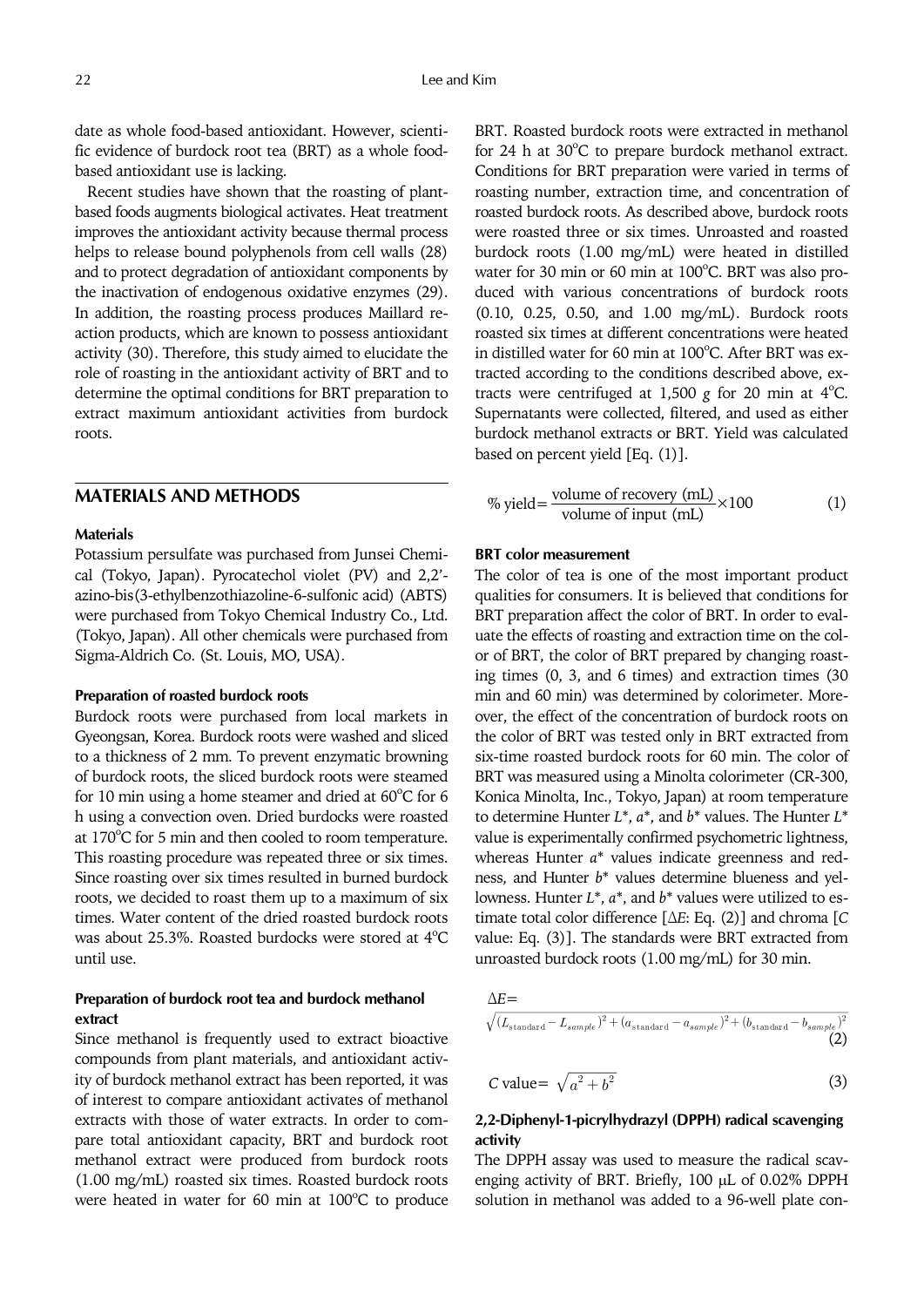taining 50 µL of test samples at different concentrations. After a 30 min incubation period in the dark, the absorbance at 510 nm was measured using a microplate spectrophotometer (Epoch, BioTek, Winooski, VT, USA). The results were calculated based on the standard curve of ascorbic acid and expressed as an ascorbic acid equivalent value (mg AA/mL).

#### ABTS radical scavenging activity

The ability of BRT to scavenge ABTS radical cation was determined using the ABTS assay conducted as described by Re et al. (31). ABTS solution was freshly prepared by mixing 7 mM ABTS stock solution with 2.6 mM potassium persulfate in equal quantities and reacting for 16 h at room temperature in the dark. ABTS solution was then diluted to obtain an absorbance of 0.7±0.02 units at 734 nm using a spectrophotometer. Samples (5 µL) were allowed to react with 295 µL of ABTS solution for 6 min in the dark. The absorbance was then taken at 734 nm using a microplate spectrophotometer (Epoch, BioTek) and converted to Trolox equivalents (TE) values based on the standard curve of Trolox. The standard curve of Trolox was linear between 0 and 1 mM in concentration. Results are expressed in mg TE/mL.

#### Ferric reducing antioxidant power (FRAP)

The FRAP assay was used since it is widely suitable for antioxidants. In this assay, FRAP is determined by reduction of  $\text{Fe}^{\text{III+}}$  to  $\text{Fe}^{\text{II+}}$  due to the action of antioxidants (32). The stock solutions consisted of 300 mM acetate buffer (pH 3.6), 10 mM 2,4,6-tri(2-pyridyl)-s-triazine (TPTZ) solution in 40 mM HCl, and 20 mM FeCl<sub>3</sub> $\cdot$ 6H<sub>2</sub>O solution. The fresh working solution was prepared by mixing 25 mL of acetate buffer, 2.5 mL of TPTZ solution, and 2.5 mL of  $FeCl<sub>3</sub>·6H<sub>2</sub>O$  solution, followed by incubation at  $37^{\circ}$ C before use. Extracts (10 µL) were allowed to react with 100  $\mu$ L of FRAP solution for 4 min in the dark. The colored product, ferrous tripyridyltriazine complex, was read at 593 nm using a microplate spectrophotometer (Epoch, BioTek). Ferrous sulfate was used as a positive control.

#### Copper chelating activity

Copper (II) ion chelating activity was determined using a modified Megías method (33). Briefly, 30 µL of extract, 290 µL of 50 mM sodium acetate buffer (pH 6.0), 10 µL of copper sulfate (2 mg/mL), and 4 mM PV were loaded into a 96-well plate. The absorbance was measured at 632 nm using a microplate spectrophotometer (Epoch, BioTek). Copper chelating activity was calculated based on the following equation [Eq. (4)].

Copper chelating activity (
$$
\% = (1 - \frac{A_{sample}}{A_{control}}) \times 100
$$
 (4)

#### Determination of total phenol content

Total phenolic content was determined by the Folin-Ciocalteu method as described by Singleton et al. (34). Extract (10  $\mu$ L) was mixed with 20  $\mu$ L of 10% (v/v) Folin-Ciocalteu reagent in a 96-well plate. The mixture was allowed to react for 6 min, after which 80 µL of 700 mM Na<sub>2</sub>CO<sub>3</sub> was added to the mixture. After 60 min of incubation at room temperature in the dark, absorbance of the reaction mixture was measured at 750 nm using a spectrophotometer. The results were expressed in gallic acid equivalents (GAE) using the standard curve of gal-lic acid (0∼1 mg/mL).

## Measurement of flavonoid content

The flavonoid content was measured by the aluminum chloride colorimetric method. A mixture of 25 µL of extract, 125 µL of distilled water, and 10 µL of 5% sodium nitrite solution was incubated for 6 min, and 15 µL 10% (w/v) aluminum chloride was added. After 5 min of incubation, 50 µL of 1 M sodium hydroxide and 125 µL of distilled water were added to the mixture. The absorbance was measured at 510 nm using a multilevel plate reader (VICTORTM X, PerkinElmer, Inc., San Jose, CA, USA), and the results were expressed in catechin equiv-alents (CE) using the standard curve of catechin (0∼<sup>1</sup> mg/mL).

#### Statistical analysis

All data were collected from six independent experiments performed in triplicate and expressed as the mean±standard deviation (SD). Statistically significant differences among treatments were obtained using the SAS program (version 9.4, SAS Institute, Cary, NC, USA). Statistical comparisons were performed via one-way analysis of variance, followed by Bonferroni's multiple comparison test. Differences at  $P<0.05$  were considered to be significant. Correlations between the evaluated parameters were obtained using Pearson's correlation coefficient (r).

## RESULTS AND DISCUSSION

## Comparison of antioxidant activities of burdock root tea and burdock root methanol extracts

Although the antioxidant activity of burdock roots has been reported before, most studies tested the antioxidant activity of burdock root methanol extracts. Since methanol extracts cannot be consumed, it is useful to elucidate the antioxidant ability of BRT, which is a whole food directly consumed by humans. Therefore, the antioxidant activity of BRT was compared with that of burdock root methanol extract. Results from DPPH and ABTS radical scavenging activity assays show that BRT had approximately 1.5-fold higher antioxidant capacities compared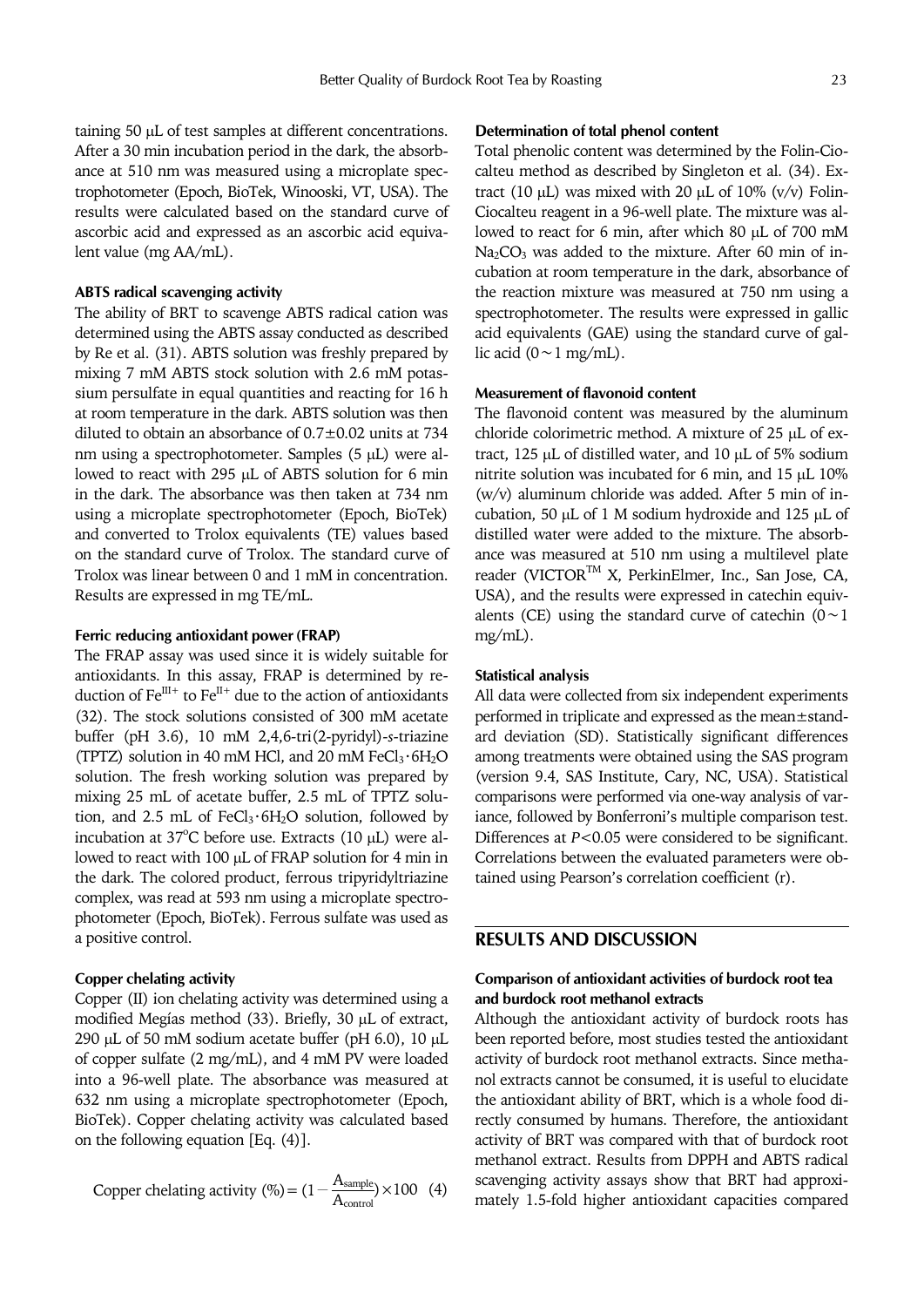24 **Lee and Kim** 



Fig. 1. Comparison of antioxidant activities of burdock root tea (BRT) and burdock methanol extract. BRT was produced by boiling burdock roots (1.00 mg/mL) roasted six times in water at 100°C for 60 min. Methanol extract of burdock roots was prepared by extracting burdock roots (1.00 mg/mL) roasted six times in methanol at 30°C for 24 h. Burdock root extracts were subjected to total antioxidant capacity assays, including 2,2-diphenyl-1-picrylhydrazyl (DPPH) radical scavenging activity (A), 2,2'-azino-bis(3 ethylbenzothiazoline-6-sulfonic acid) (ABTS) radical scavenging activity (B), ferric reducing capacity (C), copper chelating activity (D), total polyphenol contents (E), and flavonoid contents (F). Values are expressed as the mean±standard deviation (n=6). \*\*\*P<0.001 versus methanol extract. AA, ascorbic acid equivalent; TE, Trolox equivalents; GAE, gallic acid equivalents; CE, catechin equivalents.

with methanol extract of burdock roots (Fig. 1A and 1B). Ferric reducing and copper chelating activities of BRT were about 5-fold and 2.5-fold higher than those of burdock methanol extracts, respectively (Fig. 1C and 1D). Consistent with these data on antioxidant activities, total phenol and flavonoid contents of BRT were significantly higher than those of burdock root methanol extract (Fig. 1E and 1F). Overall, BRT showed strong total antioxidant capacities compared with methanol extract of burdock roots.

Our data indicate that hot water extraction for BRT preparation may be a more effective method to obtain bioactive components from burdock roots than methanol extraction. The higher total phenol and flavonoid contents of BRT compared to methanol extract contributed stronger antioxidant activities. High temperature increases the liberating of polyphenols and flavonoids, the major bioactive components exhibiting antioxidant activities (35,36). Overall, these results suggest that BRT consumption is a good whole food-based antioxidant dietary approach.

Table 1. Extraction yield of burdock root tea using various conditions

| Number of<br>roasting | Extraction<br>time (min) | Concentration<br>(mq/mL) | Yield (%)   |
|-----------------------|--------------------------|--------------------------|-------------|
| O                     | 30                       | 1.00                     | 71.78±7.70  |
| 3                     | 30                       | 1.00                     | 68.81±10.50 |
| 6                     | 30                       | 1.00                     | 68.32±8.40  |
| O                     | 60                       | 1.00                     | 44.55±0.10  |
| 3                     | 60                       | 1.00                     | 36.63±1.40  |
| 6                     | 60                       | 1.00                     | 40.97±0.74  |
| 6                     | 60                       | 0.10                     | 59.00±8.49  |
| 6                     | 60                       | 0.25                     | 42.50±16.26 |
| 6                     | 60                       | 0.50                     | 51.50±2.12  |

Values are mean±SD of six separate experiments.

#### Yield of BRT

The yield of BRT under various preparation conditions is shown in Table 1. Conditions of BRT preparation varied in terms of roasting number, extraction time, and ratio between water and burdock roots. Extraction time was a major parameter affecting the yield of BRT. When BRT was extracted for 30 min, yields of BRT were approximately 70%. The yields of BRT decreased with increasing extraction time, and the yields of BRT extracted for 60

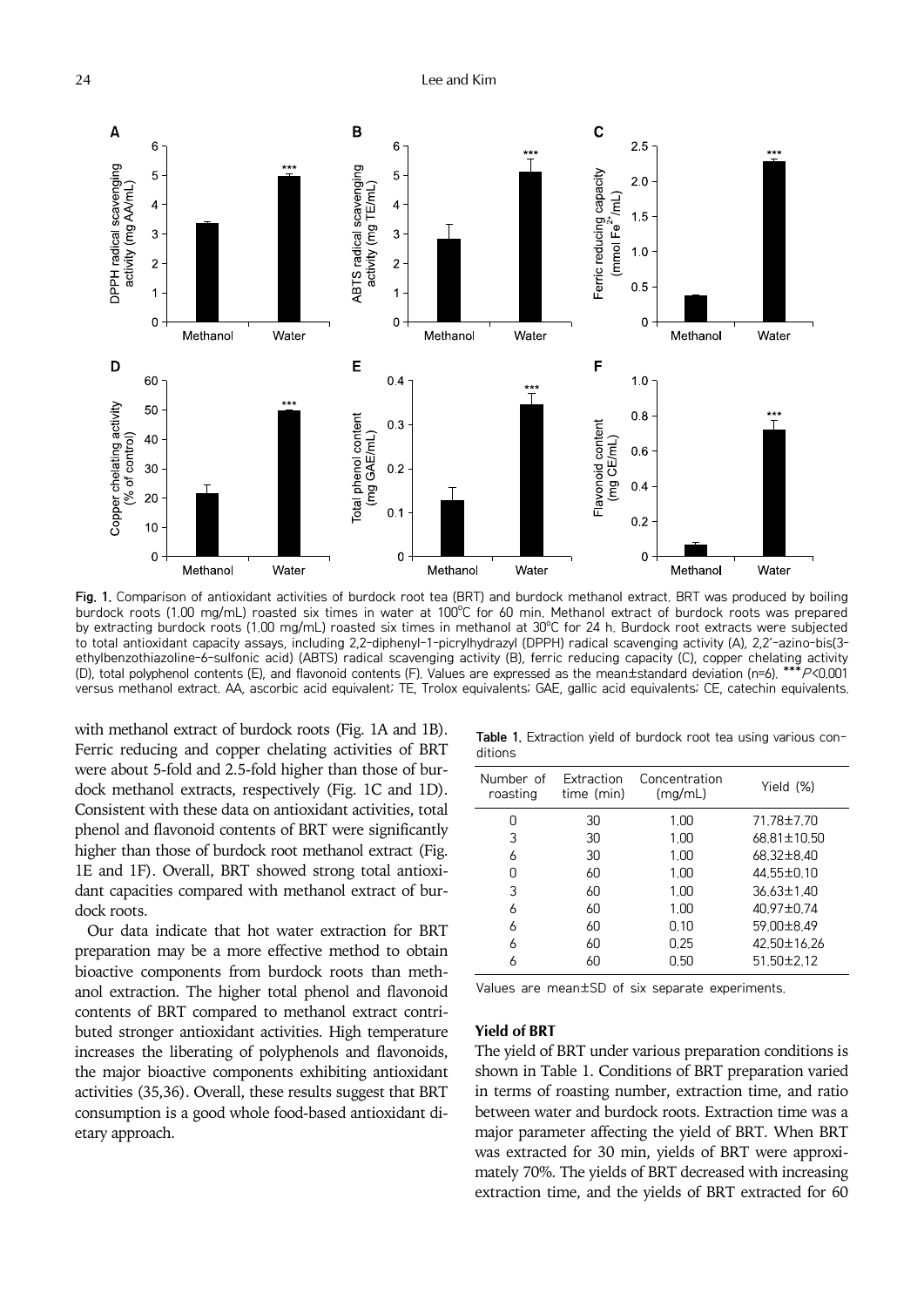|   | roasting time (min) | Number of Extraction Concentration<br>(mq/mL) | $\prime^*$                     | $a^*$                         | $b^*$                         | ΔE                            |                               |
|---|---------------------|-----------------------------------------------|--------------------------------|-------------------------------|-------------------------------|-------------------------------|-------------------------------|
| 0 | 30                  | 1.00                                          | $55.53 \pm 0.20$ <sup>ns</sup> | $0.54 \pm 0.06$ <sup>a</sup>  | $-1.44 \pm 0.43^{\circ}$      | $0\pm 0.59$ <sup>9</sup>      | $1.60 \pm 0.33$ <sup>d</sup>  |
|   | 30                  | 1.00                                          | 55.42±0.08                     | $0.35 \pm 0.16$ <sup>bc</sup> | $-0.95 \pm 0.05$ <sup>c</sup> | $0.55 \pm 0.16$ <sup>t</sup>  | $1.01{\pm}0.07^\dagger$       |
| 6 | 30                  | 1.00                                          | 53.98±1.06                     | $-0.09 \pm 0.01$ <sup>d</sup> | $4.33 \pm 1.30^b$             | $3.31 \pm 1.39^c$             | $4.71 \pm 1.13^c$             |
| 0 | 60                  | 1.00                                          | 55.20±0.47                     | $0.12 \pm 0.03$ <sup>d</sup>  | $-0.26 \pm 0.13$ <sup>c</sup> | $1.29 \pm 0.24$ <sup>d</sup>  | $0.29 \pm 0.08$ <sup>g</sup>  |
| 3 | 60                  | 1.00                                          | 54.70±0.74                     | $0.33 \pm 0.04$ <sup>c</sup>  | $1.55 \pm 0.47^c$             | $0.87 \pm 0.54$ <sup>e</sup>  | $1.53 \pm 0.34^e$             |
| 6 | 60                  | 1.00                                          | 50.73±0.06                     | $0.45 \pm 0.12^{ab}$          | $11.76 \pm 0.70$ <sup>a</sup> | $11.38 \pm 1.07$ <sup>a</sup> | $11.53 \pm 0.63$ <sup>a</sup> |
| 6 | 60                  | 0.10                                          | 55.22±0.08                     | $0.17 \pm 0.17^c$             | $-0.29 \pm 0.01$ <sup>c</sup> | $1.24 \pm 0.64^{\circ}$       | $0.58 \pm 0.40$ <sup>9</sup>  |
| 6 | 60                  | 0.25                                          | $55.51 \pm 0.16$               | $0.29 \pm 0.06$ <sup>bc</sup> | $0.97 \pm 1.19^c$             | $0.53 \pm 1.13$ <sup>r</sup>  | $1.13 \pm 0.80^{\dagger}$     |
| 6 | 60                  | 0.50                                          | 54.34±1.03                     | $0.12 \pm 0.01$ <sup>a</sup>  | $5.45 \pm 0.18^{\circ}$       | $4.21 \pm 0.56^{\circ}$       | $5.59 \pm 0.28$ <sup>b</sup>  |

Table 2. Color characteristics of burdock root tea prepared by different conditions of extraction

Values are mean±SD of six separate experiments.

Means sharing the same letter (a-g) are not significantly different at the 5% level.

 $L^*$ , lightness;  $a^*$ , redness;  $b^*$ , yellowness;  $\Delta E$ , color difference C, chroma.<br><sup>ns</sup>Not significant.

min ranged from  $36.63 \pm 1.40\%$  to  $59.00 \pm 8.49\%$ .

## Effects of roasting, extraction time, and concentration of burdock roots on color quality of BRT

In order to elucidate the effects of tea preparation parameters on the color of BRT, BRT was prepared according to different roasting numbers and tea extraction conditions, such as extraction temperature, time, and concentration, and then subjected to Hunter's colorimetry. The roasting number, extraction time, and amount of burdock roots influenced color quality of BRT (Table 2). A higher roasting number and/or longer extraction time of BRT were associated with a darker color. BRT from burdock roots roasted six times for 30 min and 60 min showed  $\Delta E$  values of  $3.31 \pm 1.39$  and  $11.38 \pm 1.07$ , respectively. This indicates that the ΔE between BRT made from unroasted burdock roots and burdock roots roasted six times is clearly distinguishable since the human eye can conceive noticeable differences in color when ΔE values are over 2.3 (37). Moreover, Hunter  $b^*$  values of BRT increased in a dose-dependent manner. Extraction temperature of BRT also impacted the color quality. ΔE Hunter values of BRT were temperature-dependent (data not shown).

Maillard browning is a chemical process that produces a brown color in foods without enzyme activity. Heat treatment such as roasting increases the non-enzymatic browning reaction, consequently enhancing color development (38). Since the color of tea is one of the major factors determining tea quality, the Maillard reaction is a key phenomenon in the tea industry (39). It is believed that the brown color development of BRT is due to the non-enzymatic browning reaction and improves the quality of tea.

## Effects of tea preparation conditions on antioxidant activity of BRT

In order to investigate the effects of tea preparation con-

ditions on antioxidant activity, the total antioxidant capacities of BRT produced with different roasting numbers and extraction times were determined. DPPH radical scavenging activity increased with higher roasting number in BRT extracted for 30 min but not in BRT extracted for 60 min (Fig. 2A). However, ABTS radical scavenging activities of all BRT groups were approximately 5 mg TE/mL, regardless of roasting number and extraction time (Fig. 2B). Ferric reducing capacity tended to elevate with increasing roasting number and extraction time of burdock roots (Fig. 2C). Copper chelating activity was positively associated with roasting number and extraction time (Fig. 2D). While roasting time did not affect radical scavenging activities and ferric reducing capacity of BRT extracting for 60 min, roasting time was important for copper chelating activity. BRT with an extraction time of 60 min showed significantly higher total phenolic content than that extracted for 30 min (Fig. 2E). In BRT boiled for 30 min, only BRT from burdock roots roasted six times had a statistically significant amount of total phenolics. However, roasting number did not influence total phenol content in BRT boiled for 60 min. On the other hand, flavonoid content was affected by roasted number and extraction time (Fig. 2F).

It has been reported that roasting number and extraction time influence antioxidant activities. The roasting process reinforces antioxidant capacity in coffee, wheat germ, hazelnuts, and sweet almonds (40,41). Extraction time of tea also affects antioxidant capacity and polyphenol compounds. In a previous study, total phenolic compounds of black tea reached a maximum concentration at 40 min, whereas extraction up to 120 min reduced polyphenols (42). Consistent with previous studies, roasting number and extraction time of BRT were closely linked to antioxidant activity and polyphenol contents as shown in Fig. 2. However, data on DPPH radical scavenging activity, ferric reducing capacity, and total phenol contents show that roasting number did not affect BRT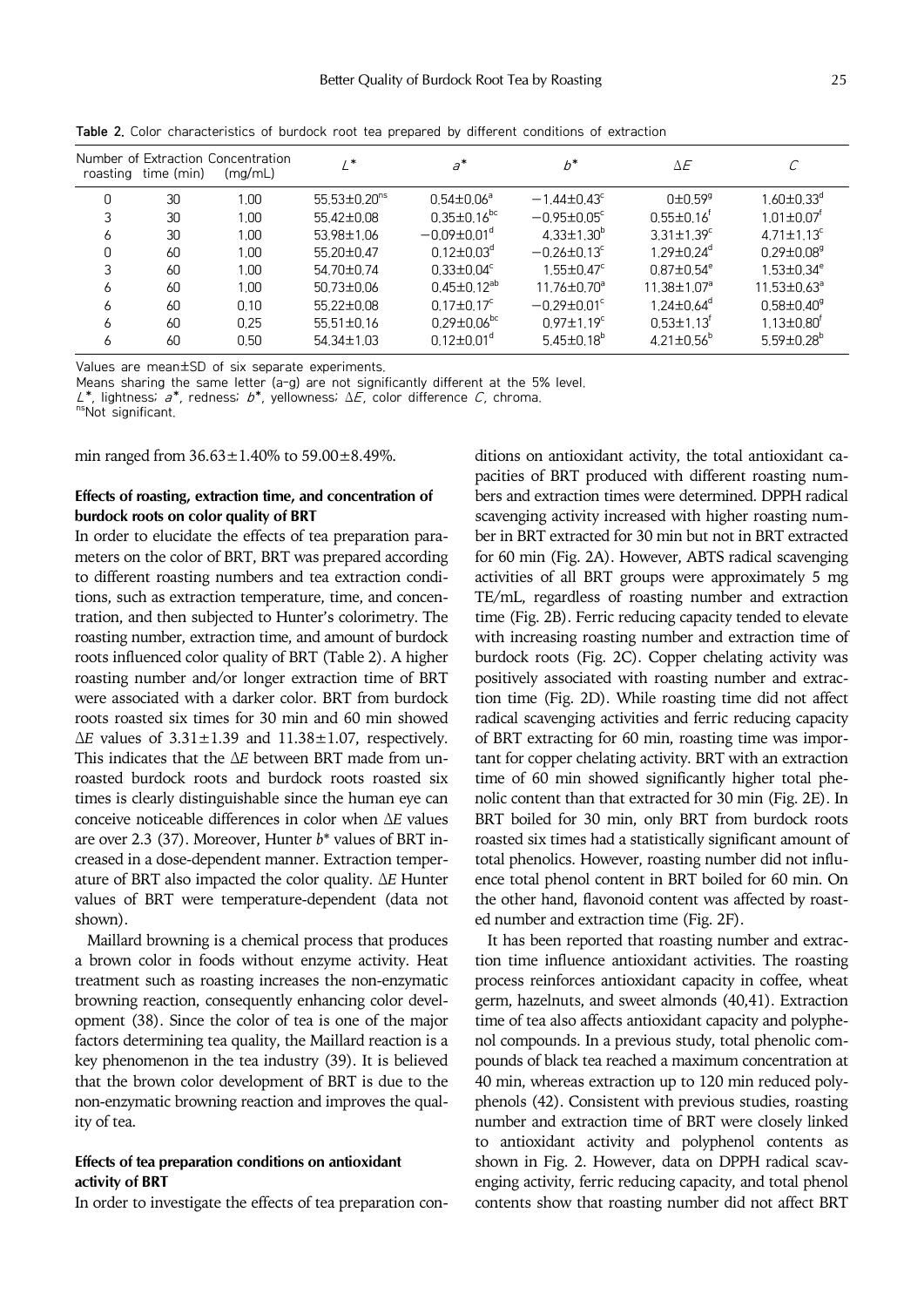

Fig. 2. Effects of methods of burdock root tea (BRT) preparation on antioxidant activities. In order to elucidate the effects of BRT preparation conditions on antioxidant activity, roasting number and tea extraction time were varied. Burdock roots were roasted 0, 3, or 6 times, and BRT was produced by boiling these roasted burdock roots (1.00 mg/mL) for 30 or 60 min at 100°C. Total antioxidant capacities of BRT were determined based on 2,2-diphenyl-1-picrylhydrazyl (DPPH) radical scavenging activity (A), 2,2'-azino-bis(3-ethylbenzothiazoline-6-sulfonic acid) (ABTS) radical scavenging activity (B), ferric reducing capacity (C), copper chelating activity (D), total polyphenol contents (E), and flavonoid contents (F). Results are expressed as the mean±standard deviation (n=6). Mean sharing the same letter (a-e) are not significantly different at the 5% level. AA, ascorbic acid equivalent; TE, Trolox equivalents; GAE, gallic acid equivalents; CE, catechin equivalents.

boiled for 60 min. It is believed that an extraction time of 60 min is sufficient to extract all antioxidant components from burdock roots, thus maximizing the antioxidant activities of BRT regardless of roasting number. Our data suggest that BRT is useful as a whole food-based antioxidant when brewed from burdock roots roasted six times for 60 min.

## Effects of concentration of roasted burdock roots on antioxidant activity of BRT

The effect of ratio of water to roasted burdock roots on antioxidant ability of BRT was examined (Fig. 3). Different concentrations of burdock roots (0.10, 0.25, 0.50, and 1.00 mg/mL) were used to produce BRT. Since the highest antioxidant ability of BRT was observed in BRT prepared from burdock roots roasted six times for 60 min, BRT extraction conditions were maintained as before. DPPH and ABTS radical scavenging activities of BRT at a concentration of 1.00 mg/mL were approximately 2.5-fold higher than BRT at a concentration of 0.10 mg/ mL (Fig. 3A and 3B). Ferric reducing and copper chelating capacities also dose-dependently increased (Fig. 3C and 3D). Copper chelating activity of BRT at a concentration of 1.00 mg/mL was approximately 5-fold higher than BRT at a concentration of 0.10 mg/mL (Fig. 3D). Moreover, total phenol and flavonoid contents of BRT were elevated in a dose-dependent manner (Fig. 3E and 3F). Total phenol and flavonoid contents of BRT at a concentration of 1.00 mg/mL were 0.30 mg GAE/mL and 0.73 mg CE/mL, respectively.

It is believed that BRT prepared from burdock roots (1.00 mg/mL) had the highest total antioxidant capacity due to its high amounts of total phenols and flavonoids. The bioactive components of burdock roots have been reported before. Ferracane et al. (43) reported that burdock roots contain chlorogenic acids, ester of caffeic acid, and quinic acid. Further, Liu et al. (44) showed that caffeoylquinic acids and lignans in burdock roots are responsible for the antioxidant activity of burdock roots. Among those bioactive components, chlorogenic acids are the predominant polyphenols in burdock roots. Thus, the antioxidant activity of BRT may be derived from mainly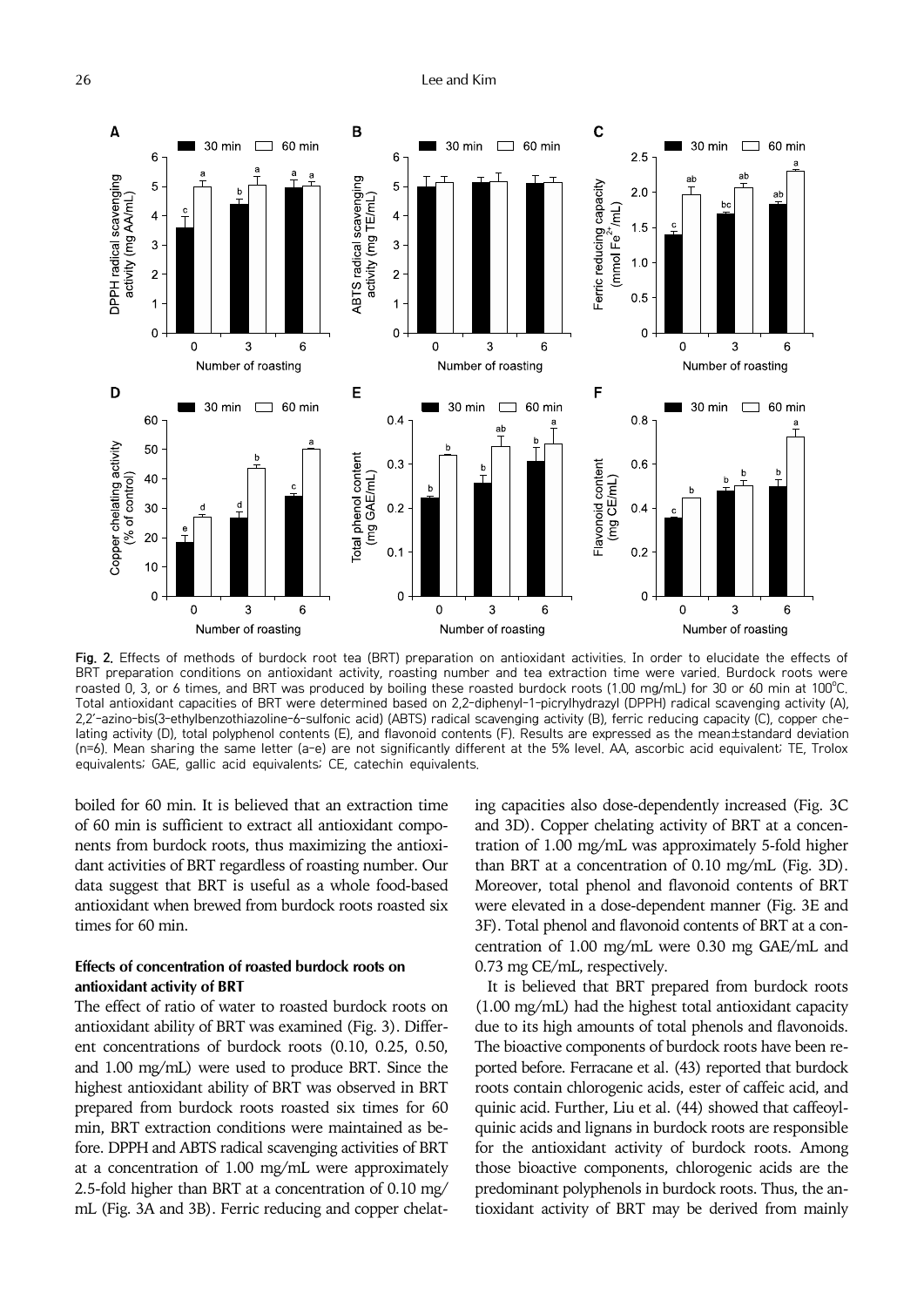

Fig. 3. Effects of amount of burdock root tea (BRT) on antioxidant activities. In order to examine the effect of concentration, BRT was prepared by boiling burdock roots roasted six times at various concentrations (0.10, 0.25, 0.50, and 1.00 mg/mL) for 60 min. Total antioxidant capacities of BRT were tested based on 2,2-diphenyl-1-picrylhydrazyl (DPPH) radical scavenging activity (A), 2,2'-azino-bis(3-ethylbenzothiazoline-6-sulfonic acid) (ABTS) radical scavenging activity (B), ferric reducing capacity (C), copper chelating activity (D), total polyphenol contents (E), and flavonoid contents (F). Data are expressed as the mean±standard deviation (n=6). Mean sharing the same letter (a-d) are not significantly different at the 5% level. AA, ascorbic acid equivalent; TE, Trolox equivalents; GAE, gallic acid equivalents; CE, catechin equivalents.

|  |  |  |  |  |  |  |  |  |  | <b>Table 3.</b> Pearson's correlation between color difference ( $\Delta E$ ) and total antioxidant capacities |  |
|--|--|--|--|--|--|--|--|--|--|----------------------------------------------------------------------------------------------------------------|--|
|--|--|--|--|--|--|--|--|--|--|----------------------------------------------------------------------------------------------------------------|--|

|                           | $\Delta E$ | <b>DPPH</b> | <b>ABTS</b> | <b>FRAP</b> | Copper<br>chelating<br>activity | Total phenol<br>content | Flavonoid<br>content |
|---------------------------|------------|-------------|-------------|-------------|---------------------------------|-------------------------|----------------------|
| ΔE                        | 1.000      |             |             |             |                                 |                         |                      |
| <b>DPPH</b>               | $0.978***$ | 1.000       |             |             |                                 |                         |                      |
| <b>ABTS</b>               | $0.832***$ | $0.874***$  | 1.000       |             |                                 |                         |                      |
| <b>FRAP</b>               | $0.965***$ | $0.986***$  | $0.882***$  | 1.000       |                                 |                         |                      |
| Copper chelating activity | $0.971***$ | $0.971***$  | $0.857***$  | $0.960***$  | 1.000                           |                         |                      |
| Total phenol content      | $0.864***$ | $0.913***$  | $0.960***$  | $0.911***$  | $0.890***$                      | 1.000                   |                      |
| Flavonoid content         | $0.953***$ | $0.963***$  | $0.774***$  | $0.955***$  | $0.948***$                      | $0.821***$              | 1.000                |

DPPH, 2,2-diphenyl-1-picrylhydrazyl radical scavenging activity; ABTS, 2,2'-azino-bis(3-ethylbenzothiazoline-6-sulfonic acid) radical scavenging activity; FRAP, ferric reducing antioxidant power.

 $*$ Correlation is significant at the 0.001 level.

chlorogenic acids and a combination of other bioactive components present in burdock roots.

## Relationship between color and antioxidant activity of **BRT**

The relationship between color and antioxidant capacity of BRT was investigated since color development in foods influences antioxidant activity (45). Pearson's correlation coefficient values between parameters related to color and antioxidant activities of BRT were determined and are presented in Table 3. A strong positive correlation between ΔE and DPPH radical scavenging activity was detected  $(r=0.978)$ . In addition, the correlation value between ΔE and flavonoid content was 0.953. Our data suggest that there is a strong positive relationship between <sup>Δ</sup>E and total antioxidant capacities. Thus, the color of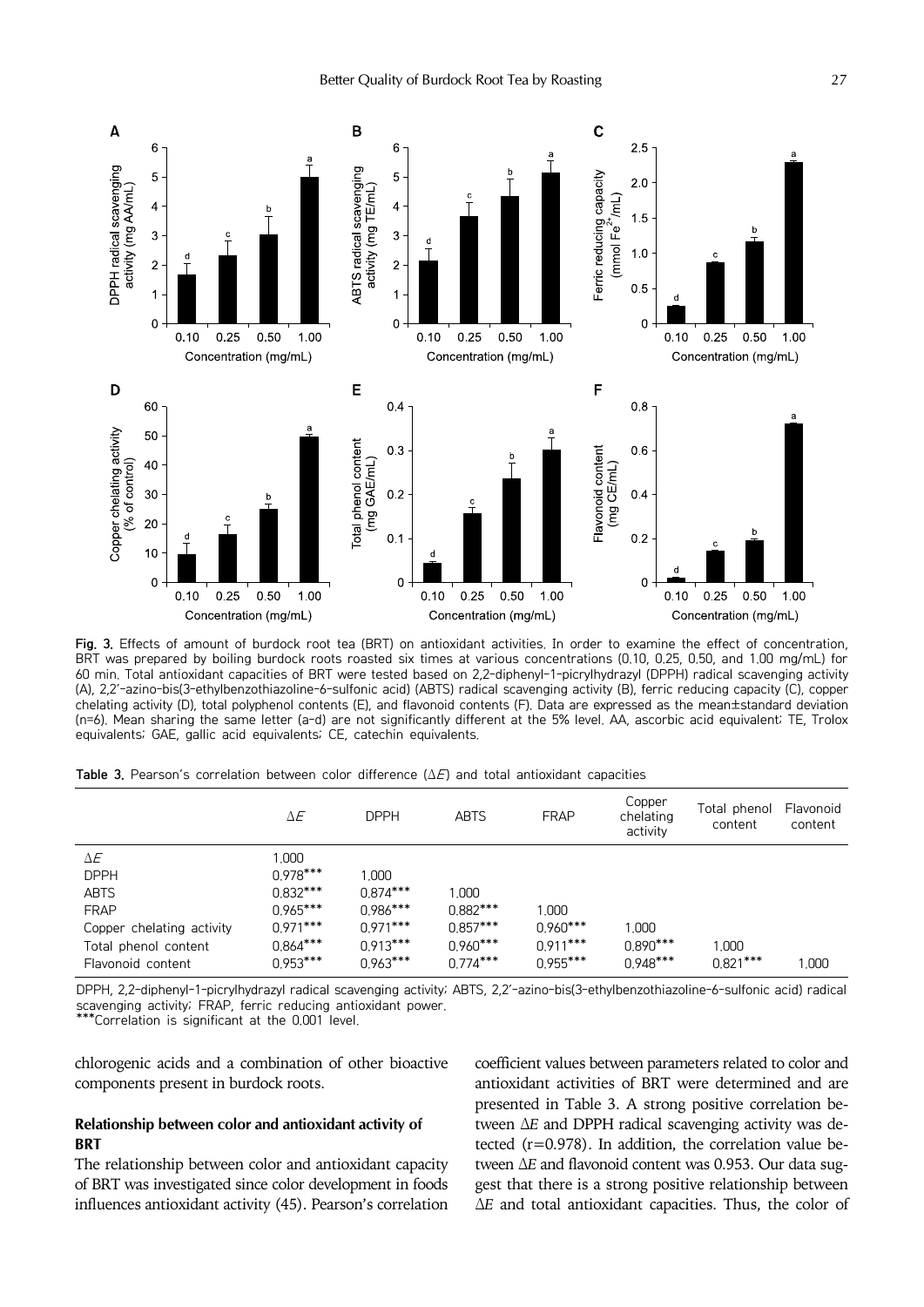BRT can be a useful indicator for estimating the antioxidant activity of BRT.

A positive relationship between ΔE and total antioxidant capacity or polyphenol concentration has been well documented. For example, darker color was shown to be associated with increased antioxidant activities and polyphenol contents in honey samples (46). Moreover, the higher antioxidant activity in highly colored malts was shown to be related to higher contents of reductones and melanoidins, which are produced during the roasting process (47). Reductones and melanoidins, collectively known as Maillard reaction products (MRPs), contribute to color development in foods as well as antioxidant activities (47). In a previous study, MRPs generated from the reaction between histidine and glucose at  $120^{\circ}$ C for 30 min exhibited peroxyl radical scavenging activity (48). In brewed coffee, radical scavenging activity of the nonphenolic fraction was shown to increase upon roasting together with accumulation of brown-colored MRPs (49). Thus, there is a possibility that MRPs could be partially responsible for the antioxidant activity and color of BRT, and further study to determine the role of MRPs in BRT quality is needed.

In order to satisfy recent consumer demands, development and identification of whole food-based natural antioxidants have gained attention. This study demonstrated that roasting treatment improves the total antioxidant capacity of BRT. Total antioxidant capacity of BRT was stronger than that of burdock root methanol extract. Interestingly, the total antioxidant capacity of BRT was positively associated with color, an important tea quality criterion. Our data support a correlation between darker color and stronger antioxidant capacity in BRT, and thus the color of BRT can serve as an indicator of total antioxidant capacity. Color and total antioxidant capacity of BRT were dependent on BRT preparation parameters such as roasting number, tea extraction time, and ratio between water and burdock roots. Higher roasting number, extraction time, and amount of burdock roots enhanced total antioxidant capacity and color development. This study proposes the practical use of BRT as a whole food-based antioxidant. Further studies are required to confirm the antioxidant capacity of BRT for health benefits in an in vivo system.

# ACKNOWLEDGEMENTS

This research was supported by the Basic Science Research Program through the National Research Foundation of Korea (NRF) funded by the Ministry of Education (NRF-2015R1D1A1A01058195).

# AUTHOR DISCLOSURE STATEMENT

The authors declare no conflict of interest.

## **REFERENCES**

- 1. Maruta Y, Kawabata J, Niki R. 1995. Antioxidative caffeoylquinic acid derivatives in the roots of burdock (Arctium lappa L.). J Agric Food Chem 43: 2592-2595.
- 2. Bailey CJ, Day C. 1989. Traditional plant medicines as treatments for diabetes. Diabetes Care 12: 553-564.
- 3. Chan YS, Cheng LN, Wu JH, Chan E, Kwan YW, Lee SMY, Leung GPH, Yu PHF, Chan SW. 2011. A review of the pharmacological effects of Arctium lappa (burdock). Inflammopharmacology 19: 245-254.
- 4. Yu BS, Yan XP, Xiong J, Xin Q. 2003. Simultaneous determination of chlorogenic acid, forsythin and arctiin in Chinese traditional medicines preparation by reversed phase-HPLC. Chem Pharm Bull 51: 421-424.
- 5. Xu Z, Wang X, Zhou M, Ma L, Deng Y, Zhang H, Zhao A, Zhang Y, Jia W. 2008. The antidiabetic activity of total lignan from Fructus Arctii against alloxan-induced diabetes in mice and rats. Phytother Res 22: 97-101.
- 6. Weber V, Rubat C, Duroux E, Lartigue C, Madesclaire M, Coudert P. 2005. New 3- and 4-hydroxyfuranones as antioxidants and anti-inflammatory agents. Bioorg Med Chem 13: 4552-4564.
- 7. Bhoo-Pathy N, Peeters PH, Uiterwaal CS, Bueno-de-Mesquita HB, Bulgiba AM, Bech BH, Overvad K, Tjønneland A, Olsen A, Clavel-Chapelon F, Fagherazzi G, Perquier F, Teucher B, Kaaks R, Schütze M, Boeing H, Lagiou P, Orfanos P, Trichopoulou A, Agnoli C, Mattiello A, Palli D, Tumino R, Sacerdote C, van Duijnhoven FJ, Braaten T, Lund E, Skeie G, Redondo ML, Buckland G, Pérez MJ, Chirlaque MD, Ardanaz E, Amiano P, Wirfält E, Wallström P, Johansson I, Nilsson LM, Khaw KT, Wareham N, Allen NE, Key TJ, Rinaldi S, Romieu I, Gallo V, Riboli E, van Gils CH. 2015. Coffee and tea consumption and risk of pre- and postmenopausal breast cancer in the European Prospective Investigation into Cancer and Nutrition (EPIC) cohort study. Breast Cancer Res 17: 15.
- 8. Pereira JV, Bergamo DCB, Pereira JO, França SC, Pietro RCLR, Silva-Sousa YTC. 2005. Antimicrobial activity of Arctium lappa constituents against microorganisms commonly found in endodontic infections. Braz Dent J 16: 192-196.
- 9. Lin CC, Lu JM, Yang JJ, Chuang SC, Ujiie T. 1996. Anti-inflammatory and radical scavenge effects of Arctium lappa. Am J Chin Med 24: 127-137.
- 10. Predes FS, Ruiz AL, Carvalho JE, Foglio MA, Dolder H. 2011. Antioxidative and in vitro antiproliferative activity of Arctium lappa root extracts. BMC Complement Altern Med 11: 25.
- 11. Grigg D. 2002. The worlds of tea and coffee: patterns of consumption. GeoJournal 57: 283-294.
- 12. Dufrene B. 2012. Global tea consumption remains robust: world tea consumption continues to grow with strong trends towards more green tea, more premium leaf and more convenience cups. Tea Coffee Trade J 22: 24-30.<br>13. Wierzejska R. 2014. Tea and health - a review of the current represent and coffee: patterns of computer and the current Atterns of consumption. GeoJournal 57: 283-294.<br>
12. Dufrene B. 2012. Global tea consumption remains robust:<br>
world tea consumption continues to grow with strong t
- state of knowledge. Przegl Epidemiol 68: 501-506, 595-599.
- 14. Pan T, Jankovic J, Le W. 2003. Potential therapeutic properties of green tea polyphenols in Parkinson's disease. Drugs Aging 20: 711-721.
- 15. Zhong X, Zhang T, Liu Y, Wei X, Zhang X, Qin Y, Jin Z, Chen Q, Ma X, Wang R, He J. 2015. Short-term weight-centric effects of tea or tea extract in patients with metabolic syn-